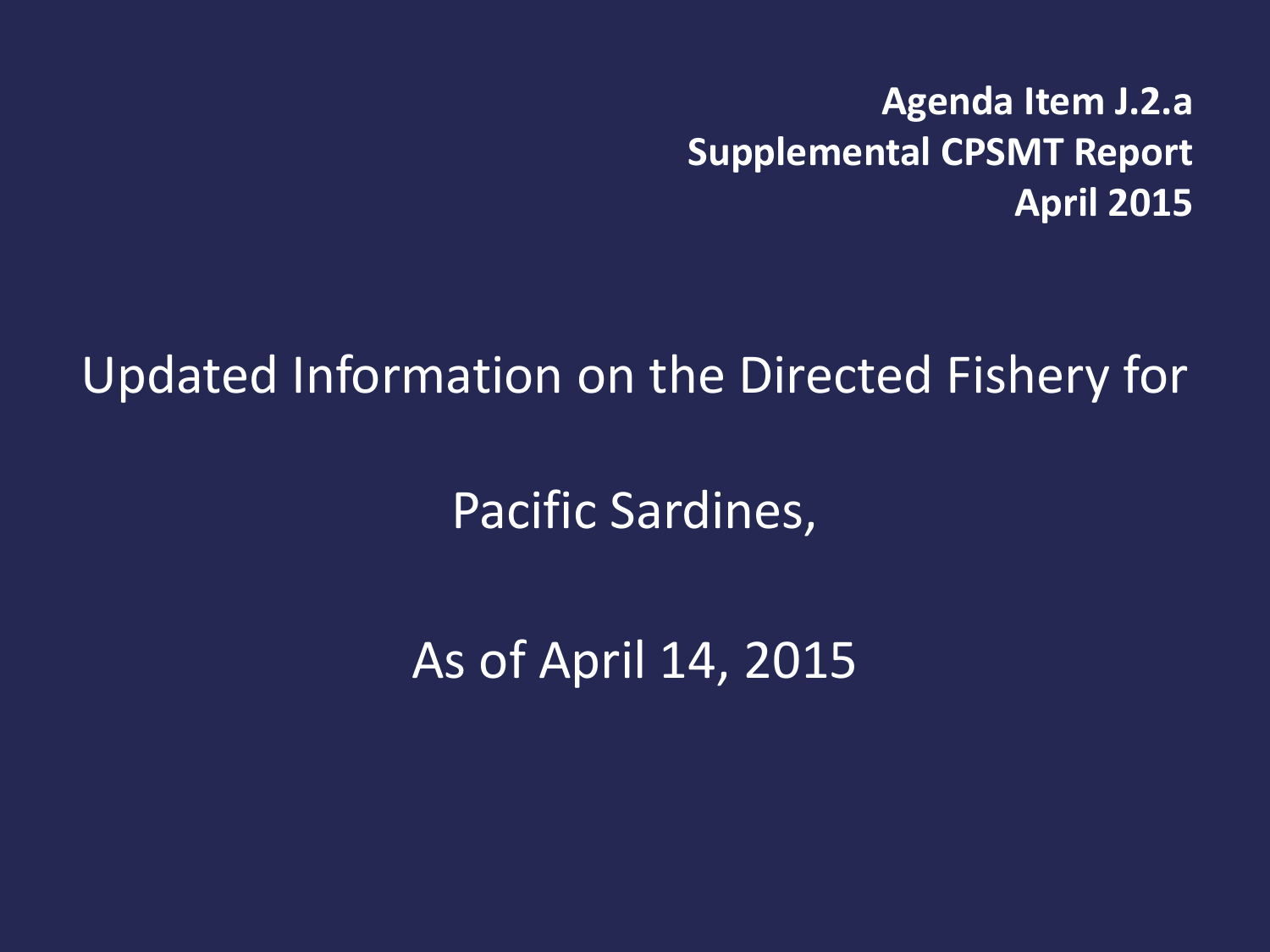## Table 1. Comparison of current total commercial and Tribal landings to biomass and harvest control rule outcomes.

| Biomass (mt)                                               |         | <b>OFL</b> | Remain<br><b>OFL</b> | <b>ABC</b> | Remain<br><b>ABC</b> | <b>ACL</b>   | Remain<br><b>ACL</b> |
|------------------------------------------------------------|---------|------------|----------------------|------------|----------------------|--------------|----------------------|
| Adopted                                                    | 369,506 | 39,210     | 20,016               |            | 35,792 16,598 23,293 |              | 4,099                |
| <b>Corrected</b>                                           | 275,705 | 29,256     | 10,062               | 26,706     |                      | 7,512 13,339 | $-5,855$             |
|                                                            |         |            |                      |            |                      |              |                      |
| Commercial and Tribal Landings (through 4/14/2015): 19,194 |         |            |                      |            |                      |              |                      |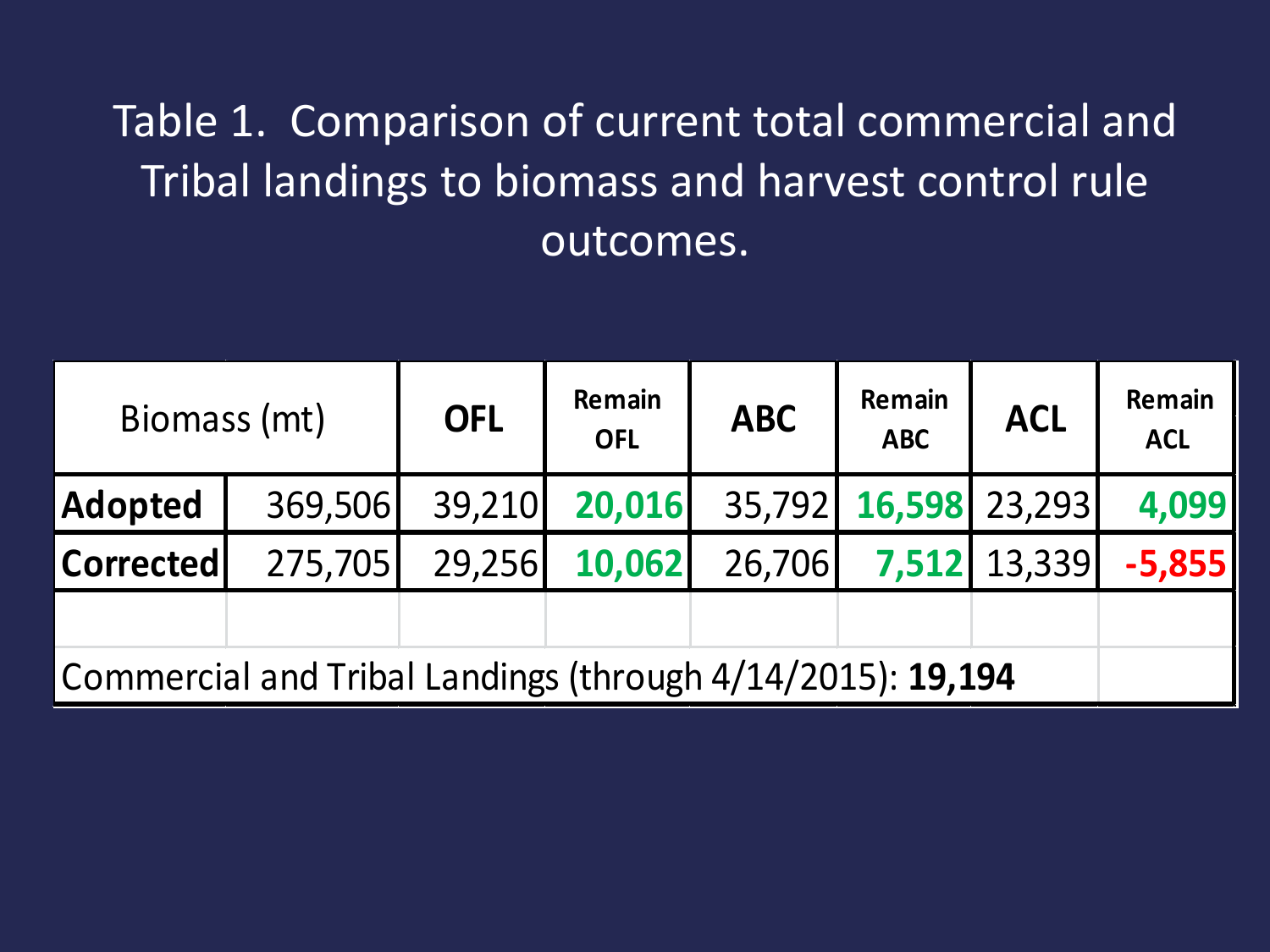## **Directed Fishery Landings as of April 14, 2015**

| 2014-15 Total Landings:                 | 18,642 mt    |
|-----------------------------------------|--------------|
| <b>Remaining Directed Quota:</b>        | 2,333 mt     |
| Mean Daily Catch Rate During 3/19-4/14: | 78 mt        |
| Daily Catch Rate During 4/10-4/14:      | 138 mt       |
| Daily Rate Range:                       | $0 - 315$ mt |

**Table 2. Directed Fishery Landings as of April 14, 2015.**

| <b>3rd Period</b><br>Quota:<br>5084 mt | <b>California</b> | <b>Oregon</b> | Washington       | <b>Total</b> |
|----------------------------------------|-------------------|---------------|------------------|--------------|
| <b>3rd Period</b><br><b>Totals</b>     | 795               | 1,957         | $\boldsymbol{0}$ | 2,752        |
| <b>Change</b><br>from 4/9              | 152               | 426           | O                | 578          |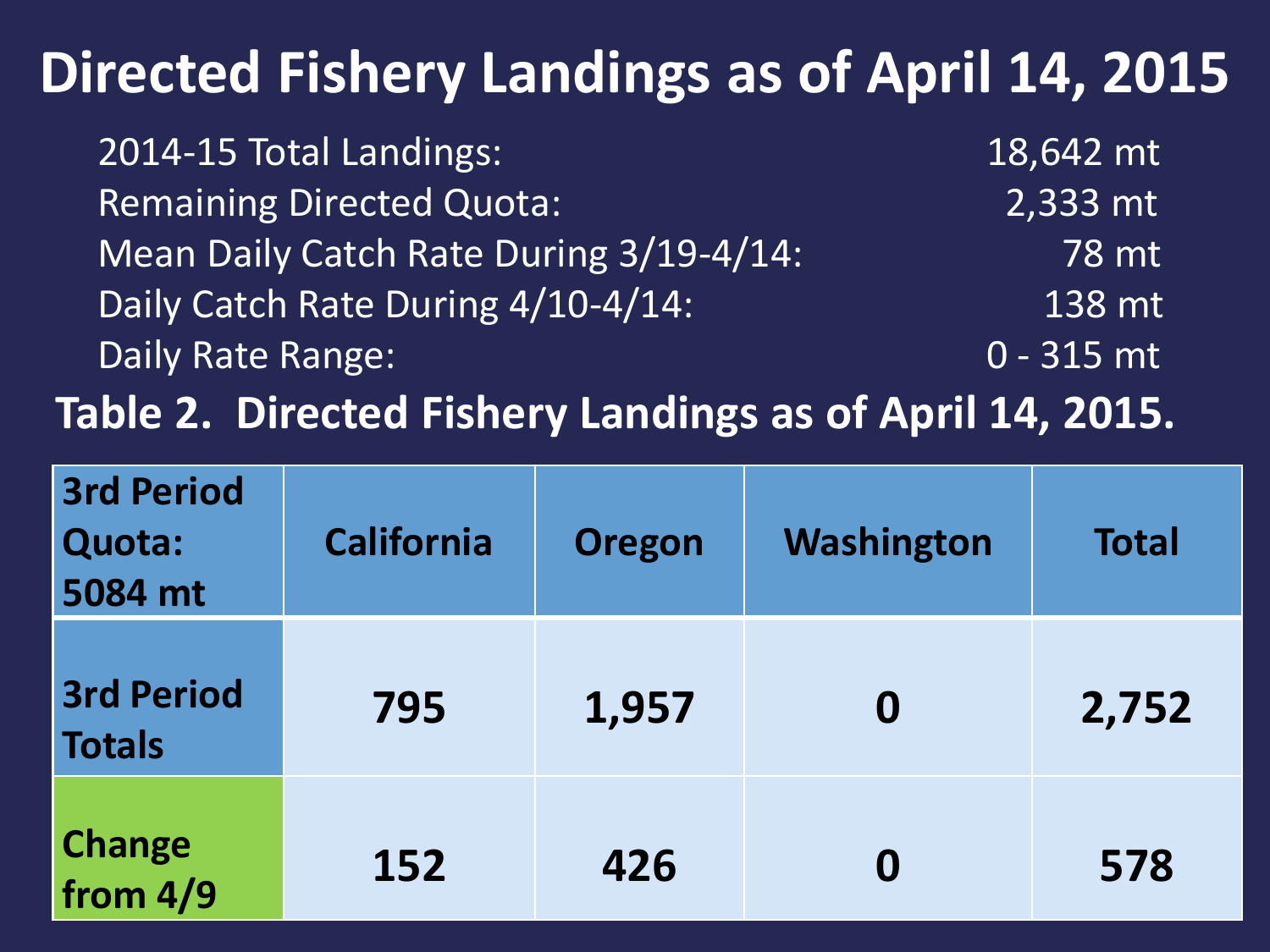## Example Daily Catch Rates

**Available Directed Quota: 2333 mt**

| Dates:                    | Rate:  | <b>Days to Take Quota:</b> |
|---------------------------|--------|----------------------------|
| $3/19 - 4/14$             | 78 mt  | 30 days                    |
| $4/10 - 4/14$             | 138 mt | 17 days                    |
| <b>Highest Daily Rate</b> | 315 mt | 7 days                     |